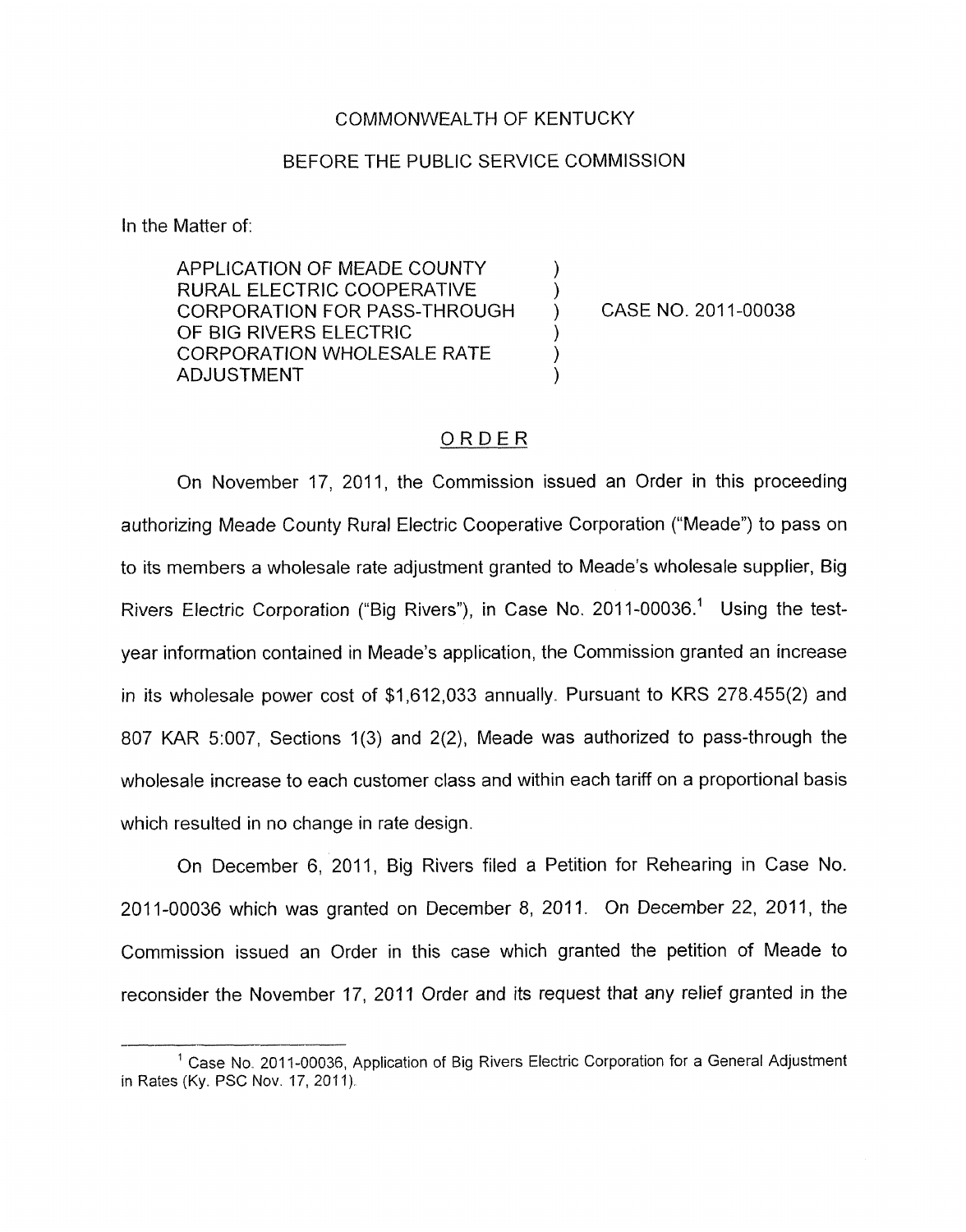Big Rivers case flow through to Meade. The record is complete and the matter now stands submitted for a decision.

On September 12, 2012, a rehearing in Big Rivers' Case No. 2011-00036 was conducted at the Commission's offices in Frankfort, Kentucky. The Commission issued an Order today in that case authorizing an additional \$1,042,535 annual increase in Big Rivers' wholesale rates effective for service rendered on and after September 1, 2011. As a result, using the test-year information contained in its application, Meade will receive an additional increase of \$208,839 in its wholesale power cost for a total of \$1,820,872 annually.

#### Revenue Recovery Mechanism

In today's Order in Case No. 2011-00036, the Commission accepted Big Rivers' recommendation for recovering the difference between what it has collected since September 1, 2011 and what it would have collected had the rates approved today been in effect since September 1, 2011 ("Revenue Difference"). Big Rivers recommended that the Revenue Difference be divided by the number of months remaining between the date of the Commission's Rehearing Order and August 1, 2013, and that its members be billed this monthly amount on a revenue proportionate basis through July of 2013. The Commission accepted the recommendation ordering that the Revenue Difference be billed over the five-month period from March 2013 through July 2013.

In conjunction with the Commission's acceptance of Big Rivers' recommendation, Big Rivers was ordered to submit certain information to the Commission no later than February 8, 2013. Likewise, Meade should submit the following information to the Commission no later than February 8, 2013: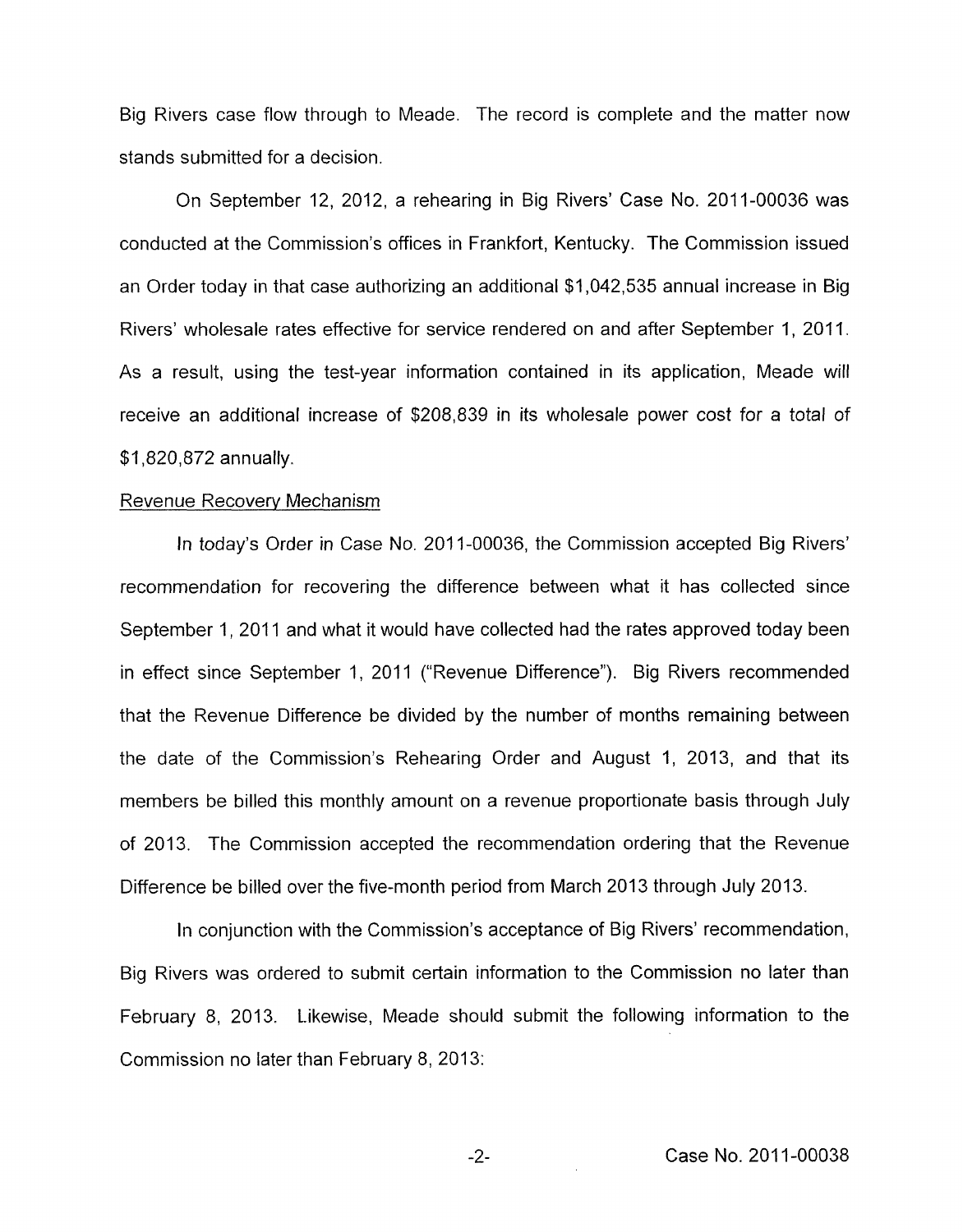1. The Revenue Difference allocated to Meade by Big Rivers for each month of the five-month period, from March 2013 through July 2013, for each customer class;

2. The methodology Meade proposes using to bill the Revenue Difference to its retail customers for each month of the five-month period from March 2013 through July 2013; and

3. The kWh sales, by month, to each customer class from September 1, 2011 through the date of this Order.

After it verifies Meade's calculations, the Commission will issue a final order in this case which will authorize both the amounts Meade is to collect from its customers and the length of time over which it will collect these amounts.

IT IS THEREFORE ORDERED that:

I. Meade is granted an increase in annual revenues of \$208,839 over and above the increase previously granted in our November 17, 2011 Order.

2. The rates set forth in the Appendix attached hereto are approved for service rendered on and after September 1, 2011.

3. Within 20 days of the date of this Order, Meade shall file with this Commission, using the Commission's electronic Tariff Filing System, its revised tariff sheets setting out the rates approved herein and stating that they were approved pursuant to this Order.

**4.** Not later than February 8, 2013, Meade shall file with this Commission the information described in the Revenue Recovery Mechanism section of this Order.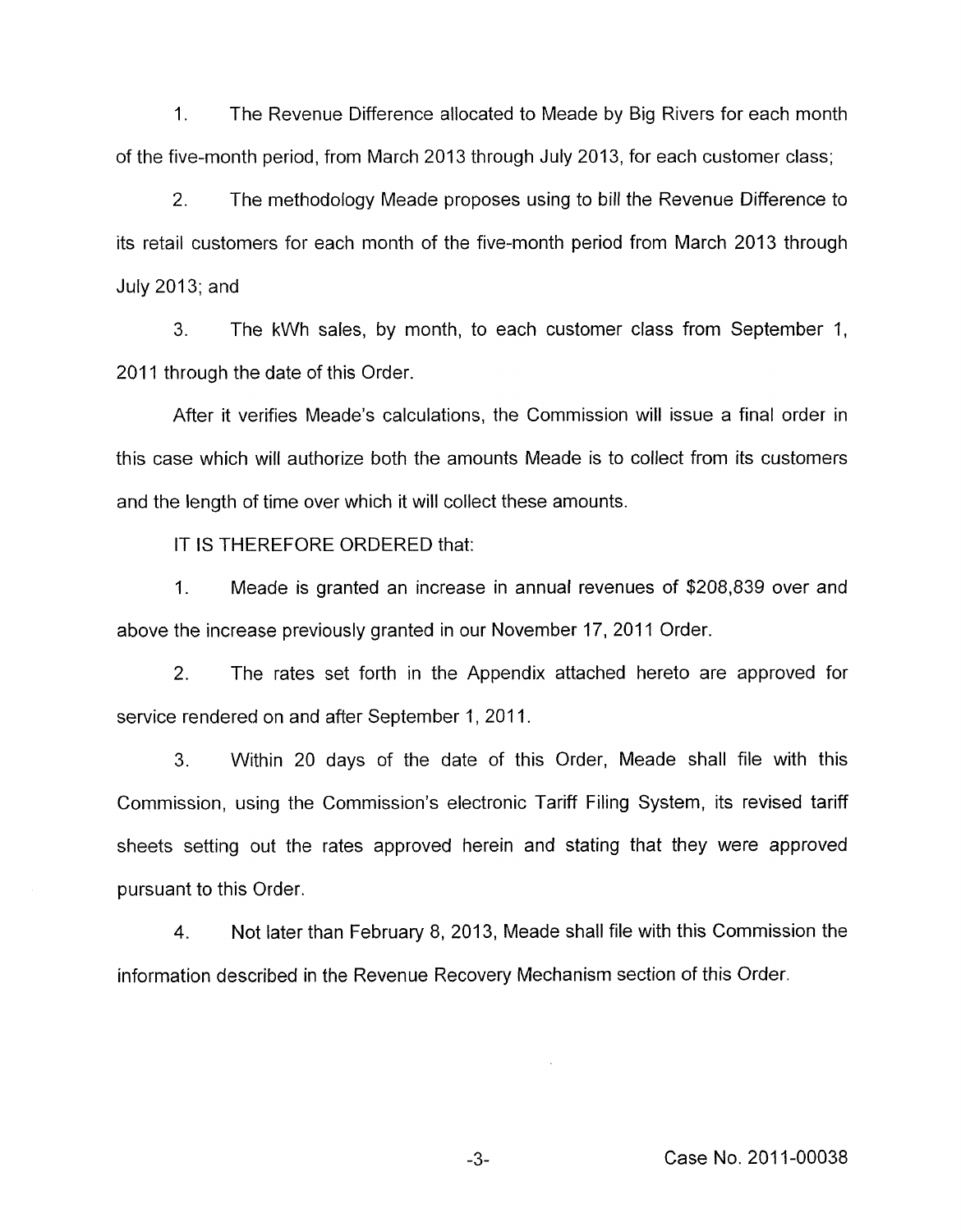By the Commission



ATTE\$ Exequitive Director

Case No. 2011-00038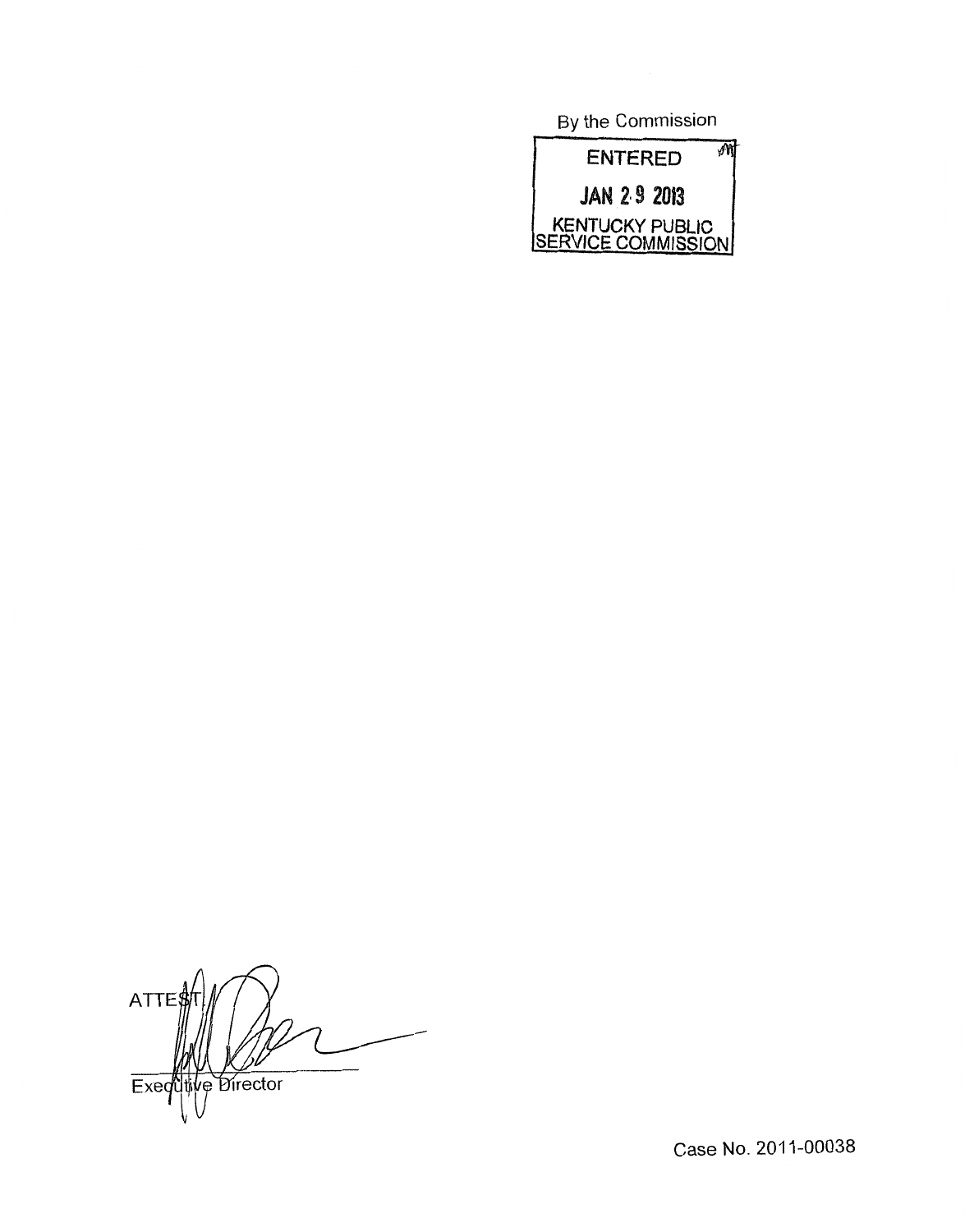### APPENDIX

# APPENDIX TO AN ORDER OF THE KENTUCKY PUBLIC SERVICE COMMISSION IN CASE NO. 201 1-00038 DATED

The following rates and charges are prescribed for the customers in the area served by Meade County Rural Electric Cooperative Corporation. All other rates and charges not specifically mentioned herein shall remain the same as those in effect under authority of the Commission prior to the effective date of this Order.

### SCHEDULE 1 RESIDENTIAL, FARM, NON-FARM, SCHOOLS, AND CHURCHES

| Customer Charge per Month | \$11.77 |
|---------------------------|---------|
| Customer Charge per Day   | - 39    |
| Energy Charge per kWh     | .075482 |

#### SCHEDULE 2 COMMERCIAL RATE

| Customer Charge per Month | \$17.52 |
|---------------------------|---------|
| Customer Charge per Day   | - .58   |
| Energy Charge per kWh     | .08052  |

### SCHEDULE 3 THREE PHASE POWER SERVICE, 0 KVA AND GREATER

| Customer Charge per Month, 0 - 100 KVA     |     | 41.87    |
|--------------------------------------------|-----|----------|
| Customer Charge per Day, 0 - 100 KVA       | \$  | 1.38     |
| Customer Charge per Month, 101 - 1,000 KVA |     | \$73.28  |
| Customer Charge per Day, 101 - 1,000 KVA   | \$  | 2.41     |
| Customer Charge per Month, Over 1,000 KVA  |     | \$104.68 |
| Customer Charge per Day, Over 1,000 KVA    | \$. | 3.44     |
| Energy Charge per kWh                      | \$  | .05085   |
| Demand Charge per kW                       | \$  | 8.50     |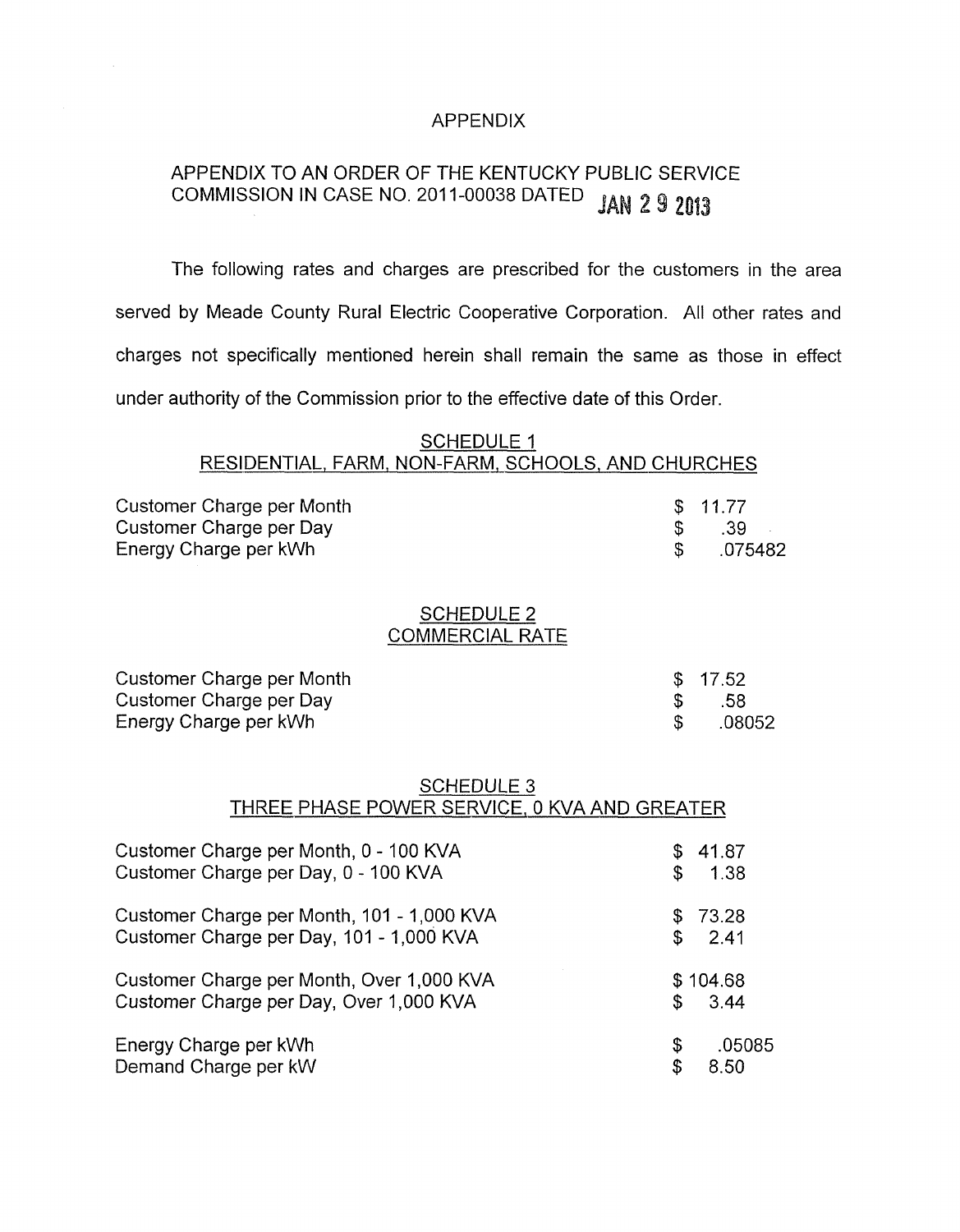# SCHEDULE 3A THREE PHASE POWER SERVICE, 0 KVA - 999 KVA SCHEDULE 3A<br>- 1ASE POWER SERVICE, 0 KVA<br>- OPTIONAL TIME-OF-DAY RATE

| Customer Charge per Month |     | \$60.40 |
|---------------------------|-----|---------|
| Customer Charge per Day   | -SS | 1.99    |
| Energy Charge per kWh     |     | .05085  |
| Demand Charge per kW      |     | \$ 8.50 |

### SCHEDULE 4 LARGE POWER SERVICE, 1,000 KVA AND LARGER (TOD)

| Customer Charge per Month<br>(If Equipment Provided by Meade) |   | \$622.88 |
|---------------------------------------------------------------|---|----------|
| Customer Charge per Month                                     |   |          |
| (If Equipment Provided by Customer)                           |   | \$109.92 |
| Energy Charge per kWh:                                        |   |          |
| First 300 kWh per kW                                          | S | .04680   |
| All Remaining kWh                                             | S | .04029   |
| Demand Charge per kW                                          |   | 8.12     |

## SCHEDULE 5 OUTDOOR LIGHTING-SERVICE

| Monthly Rates:     |     |                    |
|--------------------|-----|--------------------|
| 175 Watt Unmetered | SS. | - 8.05             |
| 175 Watt Metered   |     | $\frac{1}{2}$ 3.51 |
| 400 Watt Unmetered |     | \$12.08            |
| 400 Watt Metered   | SS. | -3.51              |
| Pole Rental        | S   |                    |

# SCHEDULE 6 STREET LIGHTING SERVICE - COMMUNITY, MUNICIPALITES, TOWNS

| Monthly Rates: |         |
|----------------|---------|
| 175 Watt       | \$7.17  |
| 400 Watt       | \$11.29 |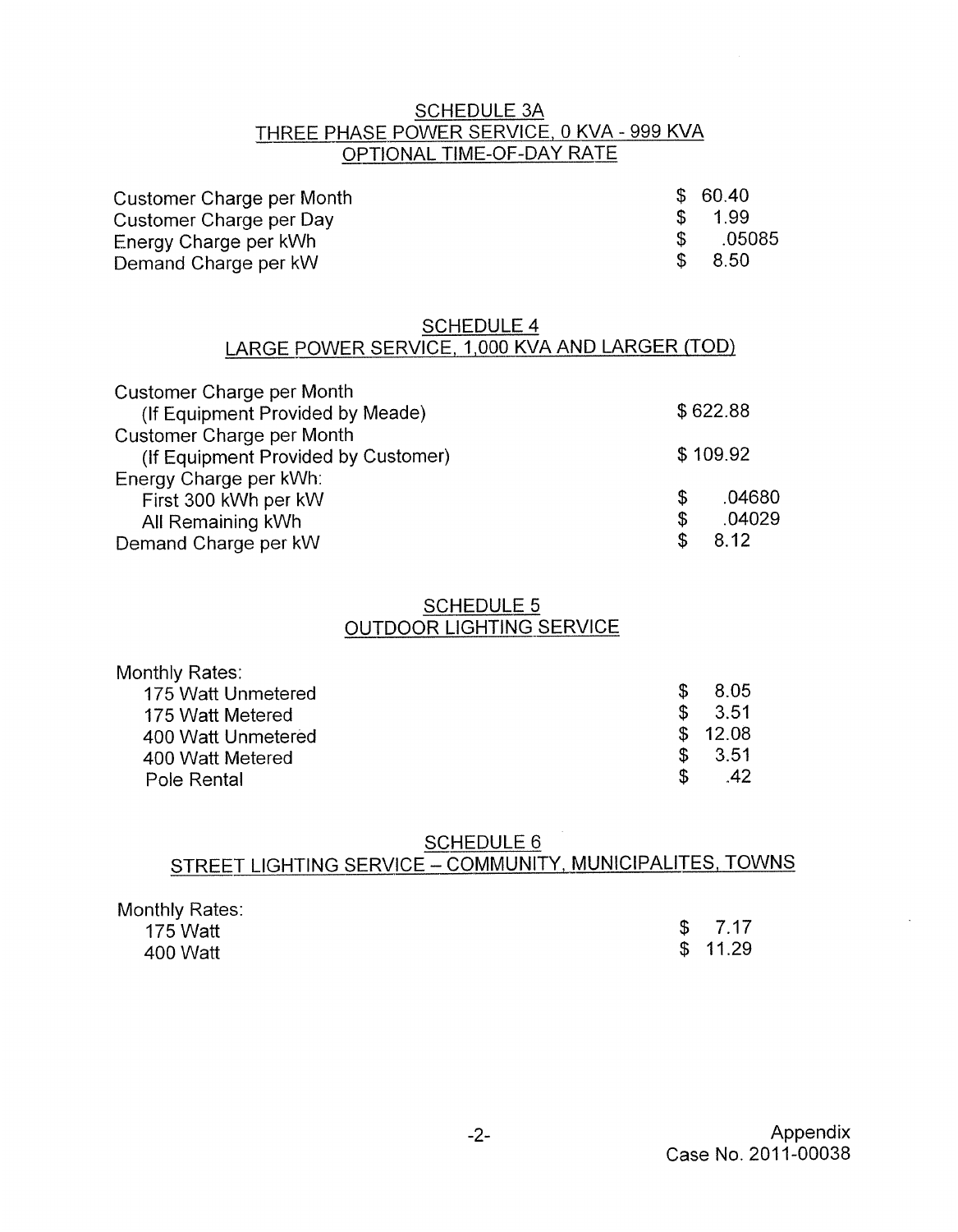### SCHEDULE 10 SMALL POWER PRODUCTION OR COGENERATION (OVER 100 kW) CUSTOMER BUYS POWER FROM MEADE COUNTY

## The Charges for On-peak Maintenance Service shall be the greater of:

| (1) Per kW of Scheduled Maintenance Demand per Week<br>Plus per kWh of Maintenance Energy                       | \$<br>\$ | 2.238<br>.029736 |
|-----------------------------------------------------------------------------------------------------------------|----------|------------------|
| <b>OR</b>                                                                                                       |          |                  |
| (2) Percent of Market Price                                                                                     |          | 110%             |
| The Charges for Off-peak Maintenance Service shall be:                                                          |          |                  |
| Per kW of Scheduled Maintenance Demand per Week                                                                 | \$       | 2.238            |
| Excess Demand:<br>To Import from a Third Party:<br><b>Percent of Actual Cost</b>                                |          | 110%             |
| Not Imported, the greater of:<br>(1) Charge per kW times the highest Excess Demand                              | \$       | 9.697            |
| <b>OR</b>                                                                                                       |          |                  |
| (2) Percent of Highest Price received during an Off-System<br>Sales Transaction times the sum of Excess Demands |          | 110%             |

 $\bar{\mathcal{A}}$ 

 $\Delta \phi$